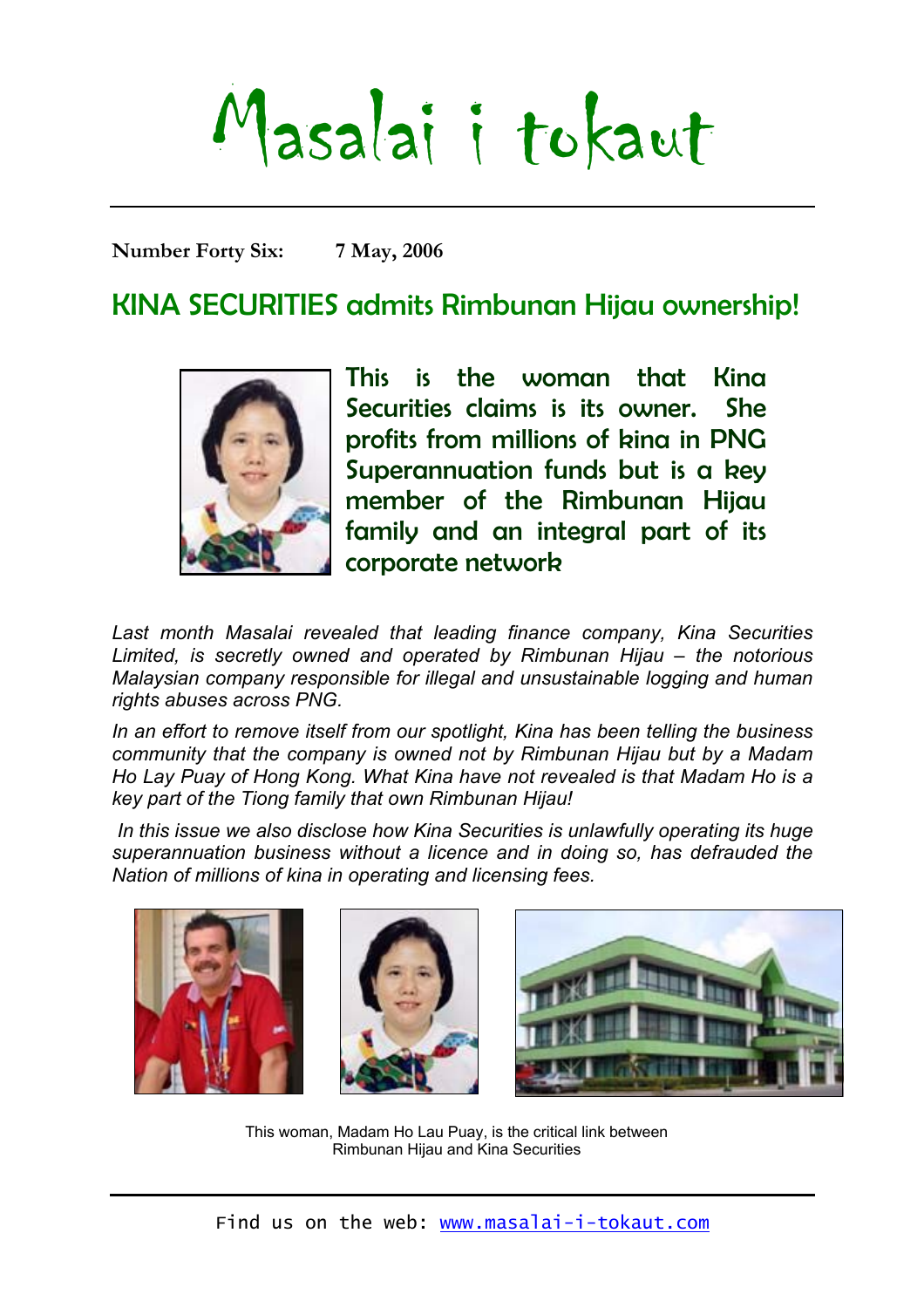## Illegal Superannuation operations

Not only has Kina Securities published false information in its Annual Reports, lied to the Registrar of Companies and hidden its true identity behind a deceitful web of concocted foreign companies, it has been illegally operating its lucrative superannuation business.

All financial businesses in PNG must be registered with the Bank of Papua New Guinea and hold a licence for each type of work that they do. These are statutory requirements and should be vigorously policed. Yet Kina has been able to operate its superannuation business in PNG for more than THREE YEARS without the appropriate approval and licence.

By operating its superannuation business illegally and without a licence, Kina Securities has avoided paying millions of kina in licence and operating fees, defrauding both the Government of PNG and its people of much needed revenue and giving Kina Securities an unfair advantage over competing financial businesses.



Kina Securities has built its reputation as a respectable member of the business community on a web of lies and deception.

## The truth is inadvertently revealed

Just days after Masalai released its original investigation, Kina Chief Executive Syd Yates flew from Port Moresby to Singapore to meet with Kina Director, Ik King Tiong, brother of Rimbunan Hijau's founder Hiew King Tiong.

A strategy was devised in which Kina Securities would not speak publicly on the embarrassing revelations; issue a series of defamation threats to try and stop any proper investigation; and seek to privately reassure clients through a series of further misleading statements and falsehoods.

On returning to Moresby, Kina Securities instructed its lawyers, who also act for Rimbunan Hijau, to serve a series of defamation threats on individuals who were legitimately asking awkward questions.

Kina then sent out a series of explanatory letters to concerned organisations including the Public Officers Superannuation Fund, The Institute of Directors and Transparency International.

In these letters it was denied that Kina had anything to do with Rimbunan Hijau and it was claimed that, as a result of a recent 'restructuring', it was 94.5% owned by the Liberian registered Flensberg Incorporated (with Wayne Golding still retaining a minority 5.5% stake).

In the last Masalai we revealed that there is no company called Flensberg registered in Liberia and that it is entirely fictitious.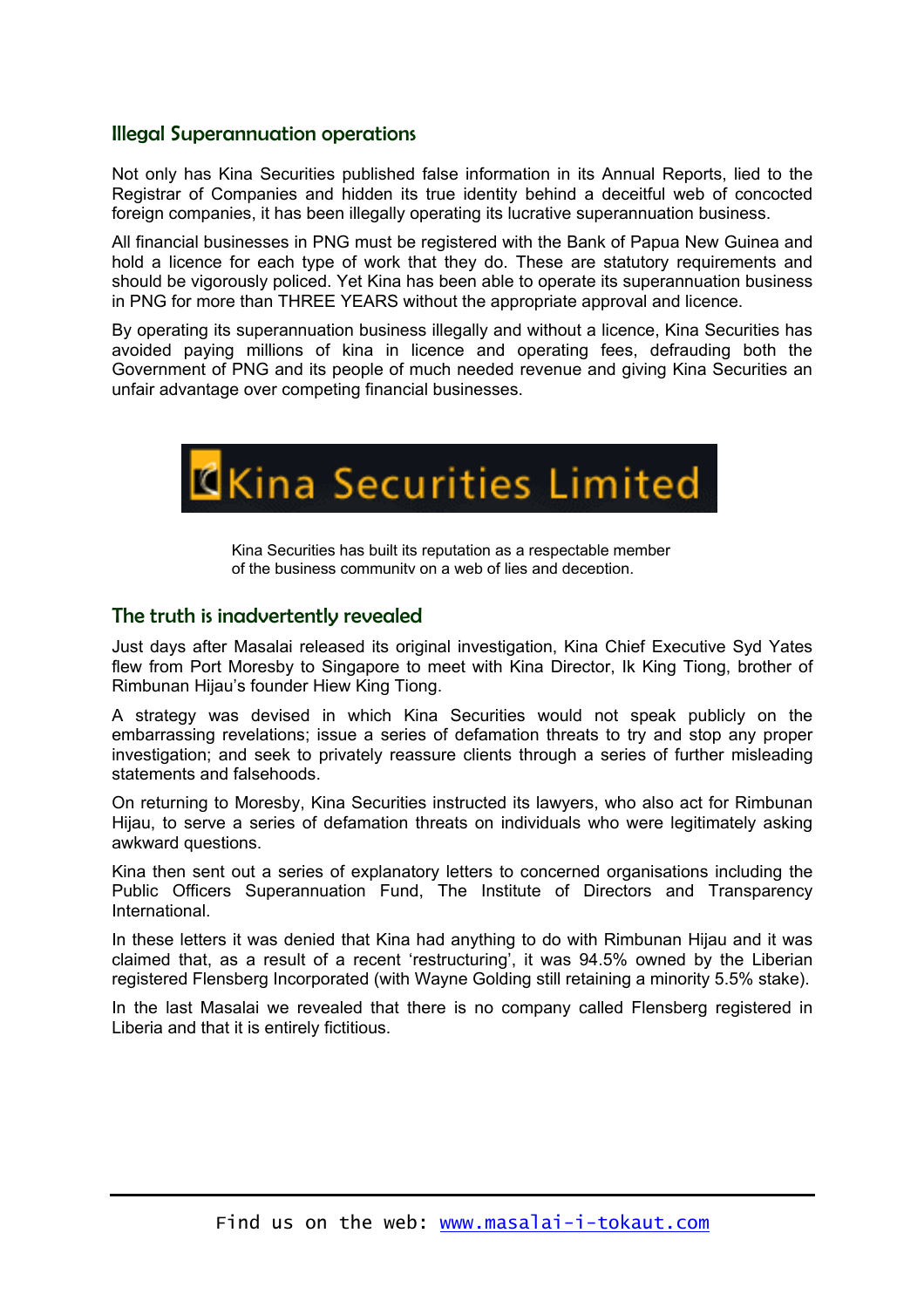#### **Extracts from the Kina letters signed by Syd Yates**

| <b>CONFIDENTIAL</b>                                                        |                                                                                                                                                                                                                                                                                                                                                                                                                                                               |  |
|----------------------------------------------------------------------------|---------------------------------------------------------------------------------------------------------------------------------------------------------------------------------------------------------------------------------------------------------------------------------------------------------------------------------------------------------------------------------------------------------------------------------------------------------------|--|
| the 2006 annual return.                                                    | For completeness, I also wish to note that during 2005, there was a restructure of KSL but<br>this did not change the act that Flensberg Inc. remained the largest shareholder. In July<br>2005, shareholders Hii Yii Ann and Pacific Globe Group Ltd transferred their shares in<br>KSL to Flensberg Inc. This will, in accordance with the Companies Act 1997, be noted in<br>As a consequence, at the present time the shareholders of KSL are as follows. |  |
| Flemsherg Inc.                                                             | 64.5%                                                                                                                                                                                                                                                                                                                                                                                                                                                         |  |
| Primeco Ltd.                                                               | 30.0%                                                                                                                                                                                                                                                                                                                                                                                                                                                         |  |
| Wayne Golding                                                              | 5.5%                                                                                                                                                                                                                                                                                                                                                                                                                                                          |  |
| In this restructure, Flens serg also acquired 100% control of Primeco Ltd. |                                                                                                                                                                                                                                                                                                                                                                                                                                                               |  |
|                                                                            | The<br>since the question has been raised I have no problem providing this information.<br>shareholder of Flensbery; Inc is in fact an individual - (Madam) Ho Lay Puay.                                                                                                                                                                                                                                                                                      |  |

Kina also claimed in the letters that:

#### *"The shareholder of Flensburg Inc is in fact an individual – (Madam) Ho Lay Puay"*

What Kina securities failed to reveal though is that Madam Puay is part of the Tiong family which owns Rimbunan Hijau. She is a shareholder and Director in a number of Rimbunan Hijau companies and is married to one of the brothers of Rimbunan Hijau's founder.

The truth that Kina failed to disclose is that Madam Puay's full name is:

# **Tiong Ho Lay Puay**

Madam Tiong Ho Lay Puay is married to Kiu King Tiong, brother of Rimbunan Hijau founder Hiew King Tiong. Tiong is Madam Puay's married name, Ho is her maiden name.

She also has an 'English' name which she often uses for business **Lynette Tiong.** You can email her if you want to confirm all this – her email address is **[lynho@netvigator.com](mailto:lynho@netvigator.com)**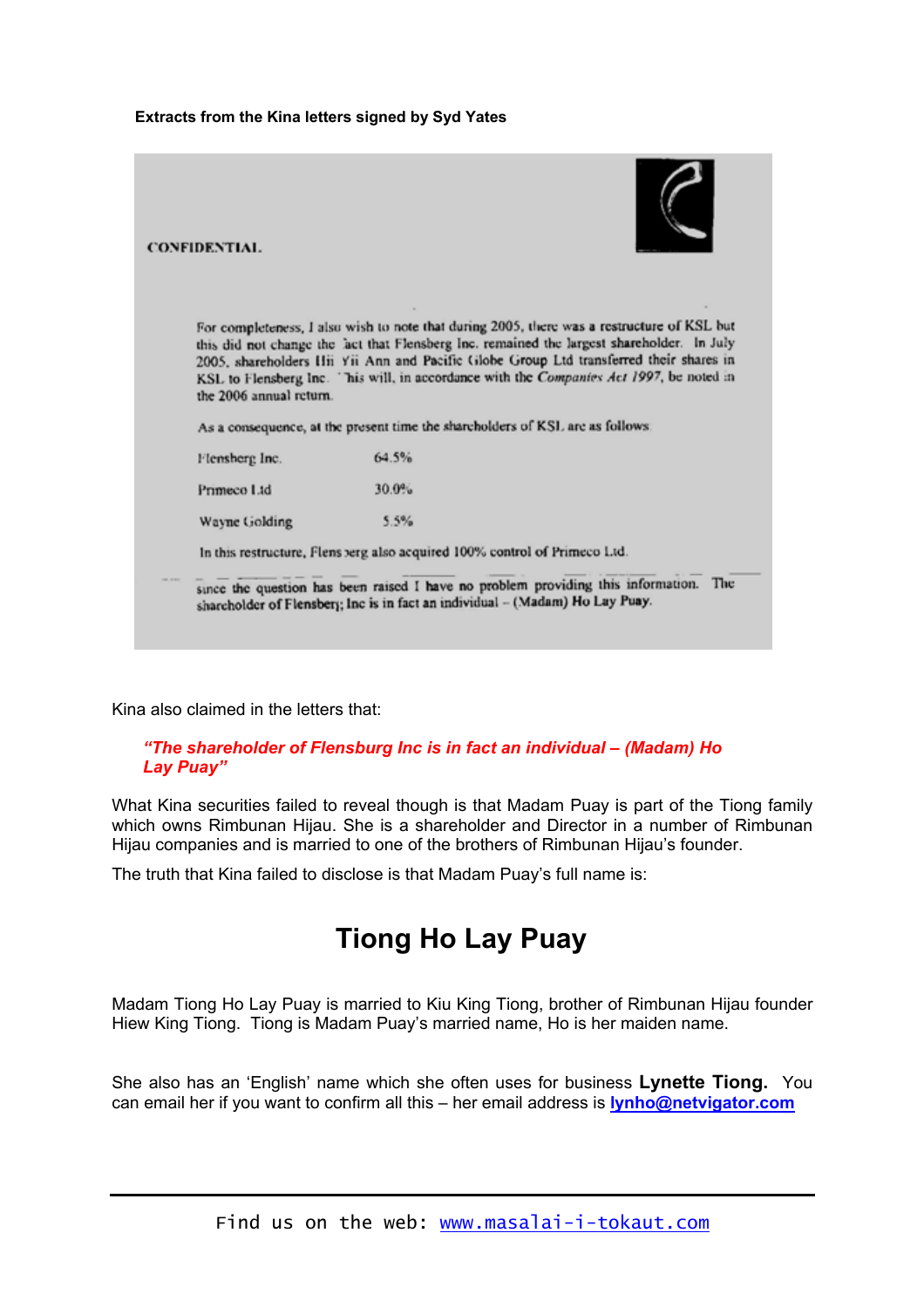

Kina CEO Syd Yates has failed to disclose that Madam Ho Lay Puay is married to the brother of the founder of Rimbunan Hijau, Hiew King Tiong

Madam Tiong shares a home with her husband Kiu King Tiong – at 20A Villa Veneto, 3 Kotewall Road, Hong Kong. Here are photos taken last week of Madam Tiong's Apartment Block and heavily fortified front door.



This is of course not the first time Kina has tried to hide the Tiong name in its records. Both Ik King Tiong and Soon King Tiong have appeared as Kina Director's in the records of the Registrar of Companies but have never been disclosed in Kina's glossy annual reports.

Madam Tiong Ho Lay Puay, the claimed owner of Kina, is a Director of Shiang Yang International of Hong Kong. This is a Tiong / Rimbunan Hijau company whose 1 million shares are divided solely between nine members of the Tiong family with Rimbunan Hijau founder Hiew King Tiong holding the largest share (17.5%).

Madam Tiong Ho Lay Puay is also a Shareholder in Deeland Corporation, registered in Australia, which is at the heart of Rimbunan Hijau's many Australian property and investment interests. Other shareholders in Deeland include, of course, Hiew King Tiong and four of his brothers.

Madam Tiong Ho Lay Puay is also joint owner (with her husband Kiu King Tiong) of a company called Kaisen Resources Limited (registered in Hong Kong). Below are details from the Hong Kong Register of Companies about Kaisen Resources.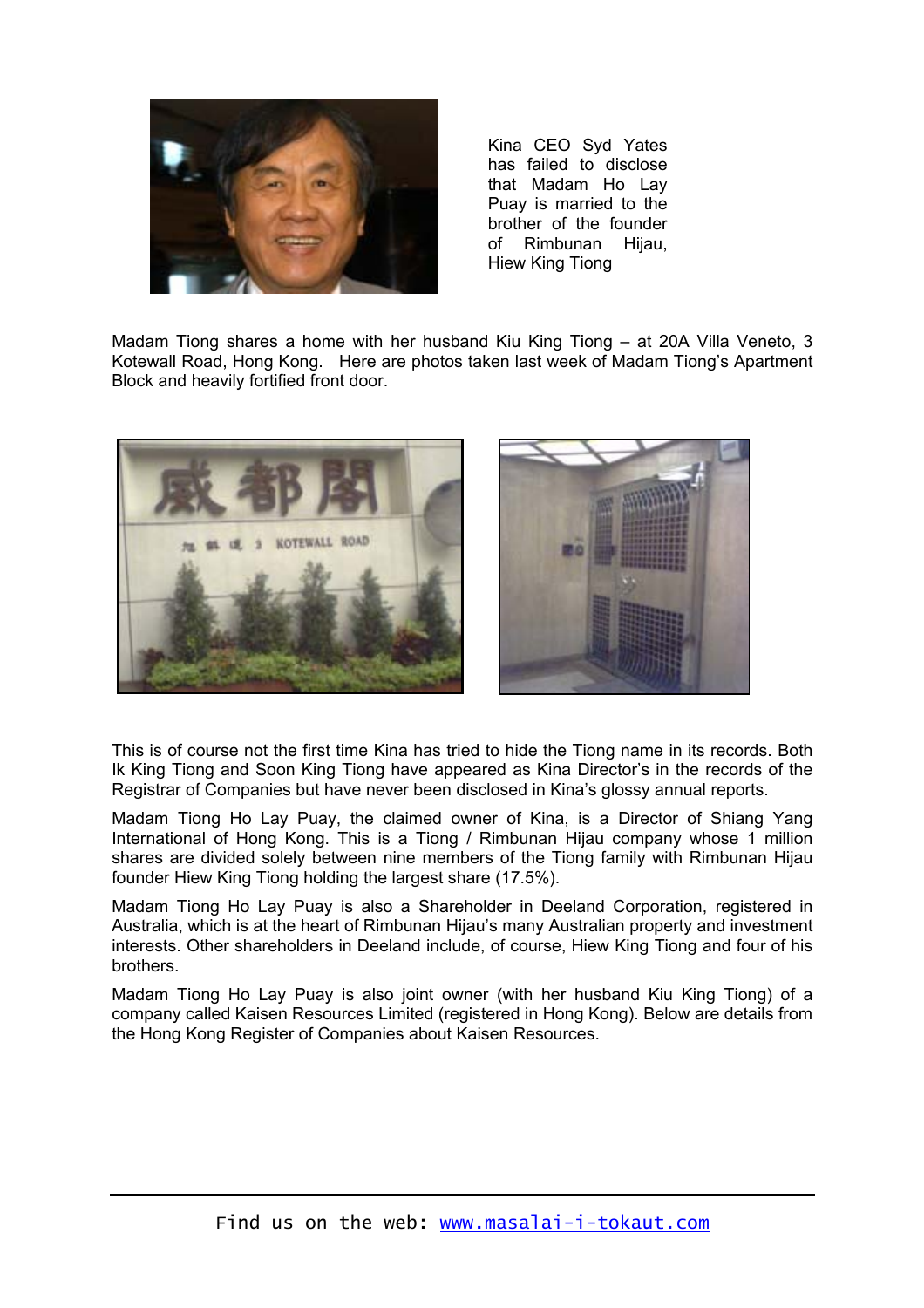#### **Extracts from the Hong Kong Register of Companies:**

| CR No.:                     | 0417384                                            |
|-----------------------------|----------------------------------------------------|
| Company Name:               | <b>KAISEN RESOURCES LIMITED</b><br><b>滙山資源有限公司</b> |
| Director Surname (English): | HO                                                 |
| Other Names (English):      | <b>LAY PUAY</b>                                    |
| Chinese Name:               | 何麗梅                                                |
| Previous Name:              |                                                    |
| Alias:                      |                                                    |
| Residential Address:        | 20A VILLA VENETO 3 KOTEWALL ROAD, HONG KONG        |
| HKID No.:                   | D503464 (8)                                        |
|                             |                                                    |
|                             |                                                    |
| $CR$ No.:                   | 0417384                                            |
| Company Name:               | KAISEN RESOURCES LIMITED<br>滙山資源有限公司               |
| Director Surname (English): | <b>TIONG</b>                                       |
| Other Names (English):      | <b>KIU KING</b>                                    |
| Chinese Name:               | 張鉅卿                                                |
| Previous Name:              |                                                    |
| Alias:                      |                                                    |
| Residential Address:        | 20A VILLA VENETO 3 KOTEWALL ROAD, HONG KONG        |

A795957 (8)

Kiu King Tiong, Madam Ho's Husband, is listed as a Director in over forty Rimbunan Hijau companies in Hong Kong – including the Ming Pao Group which is the second largest media company in all of China. The Ming Pao Group is now headed by Francis Tiong. Remember him? He cut his teeth here in PNG in the 1990's as boss of Rimbunan Hijau's logging operations.



To conclude; Kina Securities has stated that they are 94.5% owned by Kiu King Tiong's wife AND that they have NOTHING to do with Rimbunan Hijau and the Tiong family….

This is clearly nonsense and frankly, Kina Securities no longer has any credibility.

## The other unanswered questions

HKID No.:

While painting yet another false picture to try and hide the truth about its ownership, Kina Securities has not only raised many new questions, it has still failed to answer many of the central questions revealed in Masalai's original investigation.

- − Why there is no company called Flensberg in Hong Kong?
- − Why there is no such company in Liberia called Flensburg, which Kina now says is owned by Madam Tiong Ho Lay Puay?
- − Why have Kina's annual reports consistently failed to reveal its full share ownership?